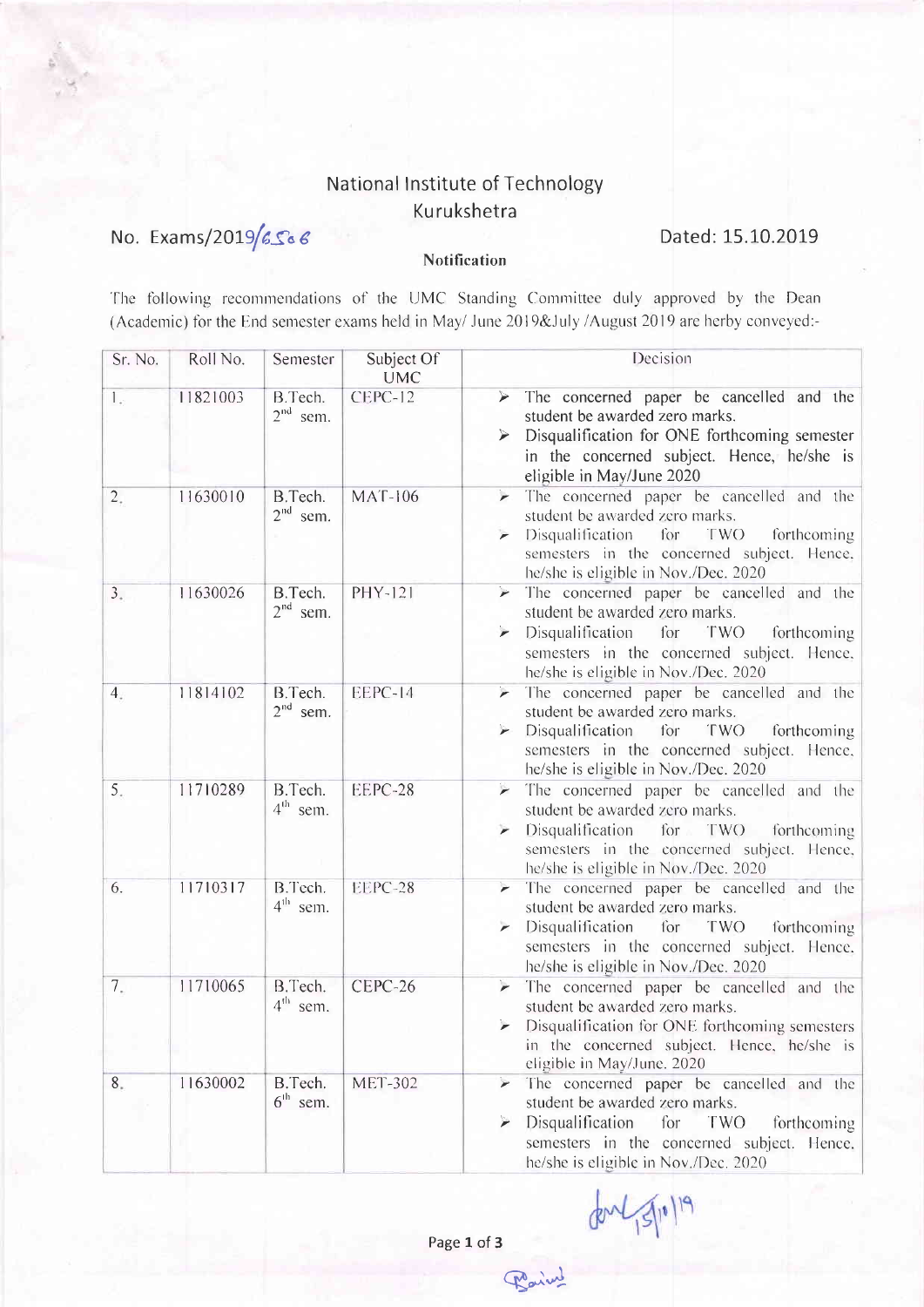| Sr. No. | Roll No. | Semester                          | Subject Of<br><b>UMC</b> | Decision                                                                                                                                                                                                                                           |
|---------|----------|-----------------------------------|--------------------------|----------------------------------------------------------------------------------------------------------------------------------------------------------------------------------------------------------------------------------------------------|
| 9.      | 11630042 | B.Tech.<br>$6th$ sem              | <b>MET-302</b>           | The concerned paper be cancelled and the<br>student be awarded zero marks.<br>$\triangleright$ Disqualification for<br>TWO<br>forthcoming<br>semesters in the concerned subject. Hence,<br>he/she is eligible in Nov./Dec. 2020                    |
| 10.     | 11710766 | B.Tech.<br>$4th$ sem              | MEPC-19                  | The concerned paper be cancelled and the<br>$\geq$<br>student be awarded zero marks.<br>TWO<br>Disqualification<br>for<br>forthcoming<br>semesters in the concerned subject. Hence,<br>he/she is eligible in Nov./Dec. 2020                        |
| 11.     | 11610103 | B.Tech.<br>$6th$ sem              | <b>CET-306</b>           | $\blacktriangleright$ The concerned paper be cancelled and the<br>student be awarded zero marks.<br>Disqualification for ONE forthcoming semesters<br>$\overline{r}$<br>in the concerned subject. Hence, he/she is<br>eligible in May/June. 2020   |
| 12.     | 11610268 | B.Tech.<br>$6th$ sem              | ET-306                   | The concerned paper be cancelled and the<br>$\overline{\phantom{a}}$<br>student be awarded zero marks.<br>for<br>TWO<br>forthcoming<br>Disqualification<br>➤<br>semesters in the concerned subject. Hence,<br>he/she is eligible in Nov./Dec. 2020 |
| 13.     | 11530047 | B.Tech.<br>$4th$ sem              | <b>MET-208</b>           | The concerned paper be cancelled and the<br>student be awarded zero marks.<br>forthcoming<br>for<br>TWO<br>Disqualification<br>➤<br>semesters in the concerned subject. Hence,<br>he/she is eligible in Nov./Dec. 2020                             |
| 14.     | 11815137 | B.Tech.<br>2 <sup>nd</sup><br>sem | ECPC-11                  | The concerned paper be cancelled and the<br>student be awarded zero marks.<br>Disqualification for ONE forthcoming semesters<br>in the concerned subject. Hence, he/she is<br>eligible in May/June 2020                                            |
| 15.     | 11720037 | B.Tech.<br>$4th$ sem              | ECPE-40                  | > The concerned paper be cancelled and the<br>student be awarded zero marks.<br>Disqualification<br>for<br>TWO<br>forthcoming<br>semesters in the concerned subject. Hence,<br>he/she is eligible in Nov./Dec. 2020                                |
| 16.     | 11510416 | B.Tech.<br>$6th$ sem              | <b>ECT-304</b>           | The concerned paper be cancelled and the<br>student be awarded zero marks.<br>Disqualification<br>TWO<br>for<br>forthcoming<br>semesters in the concerned subject. Hence,<br>he/she is eligible in Nov./Dec. 2020                                  |
| 17.     | 11510781 | B.Tech.<br>$6th$ sem              | ET-324                   | The concerned paper be cancelled and the<br>student be awarded zero marks.<br>Disqualification<br>for<br>TWO<br>forthcoming<br>semesters in the concerned subject. Hence,<br>he/she is eligible in Nov./Dec. 2020                                  |

fore 15/18/19

4